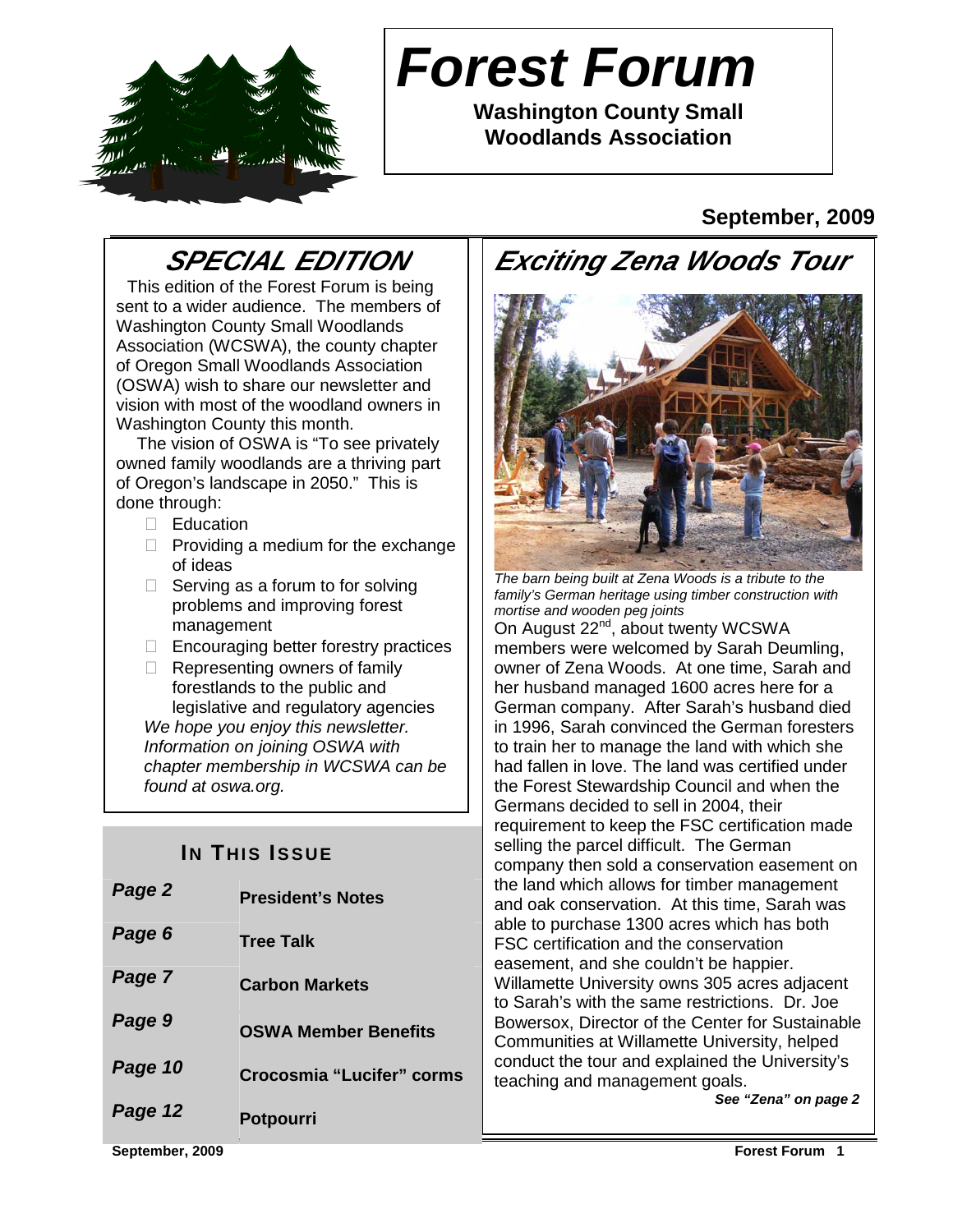## **Notes from the President by Dallas Boge**

This month's Forest Forum goes to most of the timber owners in Washington County. Oregon Small Woodlands Association (OSWA) is an organization whose members own timberland and are interested in learning more about managing and using their resource. The Washington County chapter serves those owners living and owning timberland in and around Washington County.

Washington County Small Woodlands Association (WCSWA) publishes Forest Forum each month to inform its members of upcoming meetings and events, as well as keeping them informed about topics of interest from national and international sources. Members also receive the Update from the state organization eight times a year and the magazine Northwest Woodlands four times a year.

WCSWA has been a leader in opposing the proposed LNG projects in Oregon. We were among the first to pass a resolution against the pipelines proposed to connect the terminals to the existing pipelines running to California, the ultimate destination of virtually all of the foreign gas to be imported. Since that time, many other organizations and cities have joined in opposing these projects.

Proponents of the LNG projects tried in the last Oregon legislature to pass a bill (HB 3058) that would have allowed linear projects to obtain cut/fill permits without any landowner permission. OSWA was very active in opposing this bill because of the loss of private property rights, and it was successfully killed.

Several years ago WCSWA obtained a grant to assist landowners in preparing management plans for their land. Not all of the funds were used at that time, so the board of directors recently decided to sponsor another short-course to help more people prepare a management plan for their properties. An added emphasis is that the Natural Resource Conservation Service (NRCS) also has funds available to do the same. Oregon State Extension Service is also leading the way in planning these meetings. In addition, the Woodlands Carbon Company (WCC) has funds available to help with inventorying standing timber for possible sale of carbon credits, a source of possible income from standing timber year after year. Woodland Carbon Company is wholly owned by OSWA.

To partake in the sale of carbon credits, you must be a member of OSWA and be a certified tree farm, which requires a management plan. In addition, NCRS requires a management plan for partaking in their programs.

As you will see elsewhere in this issue, WCSWA members receive a 50% discount for attending the management plan short-course. I have a limited number of \$25.00 discount coupons for new members, courtesy of Stimson Lumber Company. Contact me at 503 357-7688 for details, first come, first served.

WCSWA and OSU Extension look forward to seeing many of you October 7 for the Management Planning workshop at the Extension office in Beaverton (see flier insert).

That's all for now.

#### **Zena, continued from page 1**

Sarah's property is stocked with 56% Douglas fir, 34% oak, 9% maple with some madrone and ash thrown in. Rainfall at the site is 30+ inches per year. Sarah feels the mixed species and multi-generational stands help the forest thrive in this moisture stressed area. Her management plan stresses careful production management (single tree selection and minimal soil compaction) and habitat conservation. With two sawmills and a kiln on the property, she and her son Ben market through vertical integration by cutting, sawing, drying and milling their own boards using all the species available on the woodland. Sarah's son Ben runs the sawmill. Both Ben and his brother Reuben are building the barn shown on page one with wood from their woodland. It will be used for a shop and lumber storage. Their next project is to build a new kiln on the south slope which will run on solar power when available and wood waste when the sun doesn't shine.

 Products from Zena Woods are marketed through the "Build Local Alliance" and word of mouth. They have all the business they can handle.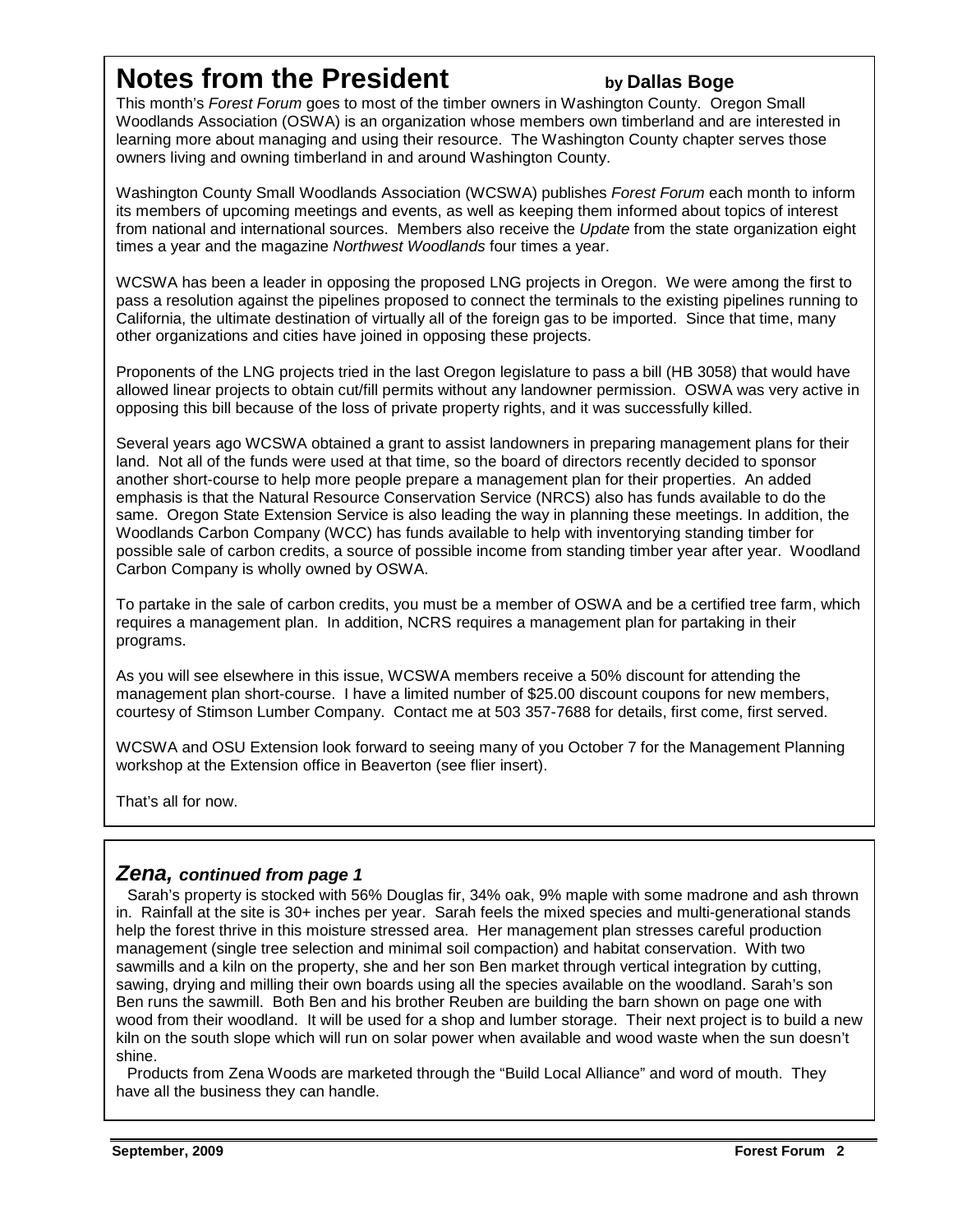## **WCSWA Leadership**

 **President – Dallas Boge; 503-357-7688 Vice-President** – **Jim Brown; 503-284-6455 Secretary-Treasurer – Bob Shumaker**; 503-324-7825 Board of Directors: Dick Courter; 503-297-1660 Art Dummer; 503-357-4258 Tom Nygren, 503-628-5472 Neil Schroeder; 503-628-2344 Bonnie Shumaker – 503-324-7825 Bill Triest – 503-626-1838  **Legislative Committee Chair:** 

Ron Larson; 503-775-3223

#### **WCSWA Website**

www.wcswa.org **Website Manager: Kathy Scott** Contact Tom Nygren for web postings and information.

**Forest Forum Newsletter Editor:** Tom Nygren & Bonnie Shumaker 503-628-5472 or 503-324-7825 E-mail: tnygren@juno.com or bshumaker@coho.net

### **The Tree Farm Tradin' Post**

A free service to our members. List tree rann liems/land to buy, sell, or trade. Contact Tom Tygren, C<br>628-5472. Got a tool or piece of equipment you don't need any more? Or maybe you are looking for A free service to our members: List tree farm items/land to buy, sell, or trade. Contact Tom Nygren, 503 tools, equipment, property, or materials? You can place a free advertisement in Forest Forum. Another way for tree farmers to help each other! (3 month limit)

**For Sale:** 1 x 6 Recycled Cedar Channel Siding. Various lengths. Approximately 500 board feet. 20 cents per foot or \$80 for all. Perfect for a playhouse, chicken coop or sprucing up an old out-building. Call Dan or Melinda Shumaker at 503-324-0949.

**Wanted:** Nothing this month.

**Trade:** Nothing this month

## **Event Calendar**

| <b>September</b> | 26<br>26 | No WCSWA Monthly meeting is scheduled<br>The Game of Logging, Oakville, WA. How to do your own low-impact logging.<br>Contact Kirk Hanson, <mailto:kirk@nnrg.org> kirk@nnrg.org, 360-316-9317<br/>Forest Neighbors Field Day and BBQ - sponsored by West Multnomah SWCD,<br/>9 a.m. to 2 p.m. at the home of Kate and John Eskew, 15604 NW Rock Creek Road.<br/>\$10 per person or \$15 per family. Forest talks and demonstrations. Register at<br/>registration@wmswcd.org. Contact Scott Gall, scott@wmswcd.org for more information</mailto:kirk@nnrg.org> |
|------------------|----------|----------------------------------------------------------------------------------------------------------------------------------------------------------------------------------------------------------------------------------------------------------------------------------------------------------------------------------------------------------------------------------------------------------------------------------------------------------------------------------------------------------------------------------------------------------------|
| October          | 27       | <b>WCSWA Monthly Meeting - Don Rice, Managing Director of the Resource</b><br>Management Group of Greenwood Resources. The meeting will begin at 7:00 p.m., at<br>The OSU Extension office, Capital Center, 185 <sup>th</sup> and Walker Road, Beaverton.                                                                                                                                                                                                                                                                                                      |
| <b>November</b>  |          | 17 WCSWA Annual Awards Banquet at Jennings-McCall banquet facility in Forest<br>Grove. Peter Hayes will be our guest speaker. The 2009 Tree Farmer of the Year<br>for Washington County will be announced.                                                                                                                                                                                                                                                                                                                                                     |
| <b>December</b>  |          | No meeting is scheduled                                                                                                                                                                                                                                                                                                                                                                                                                                                                                                                                        |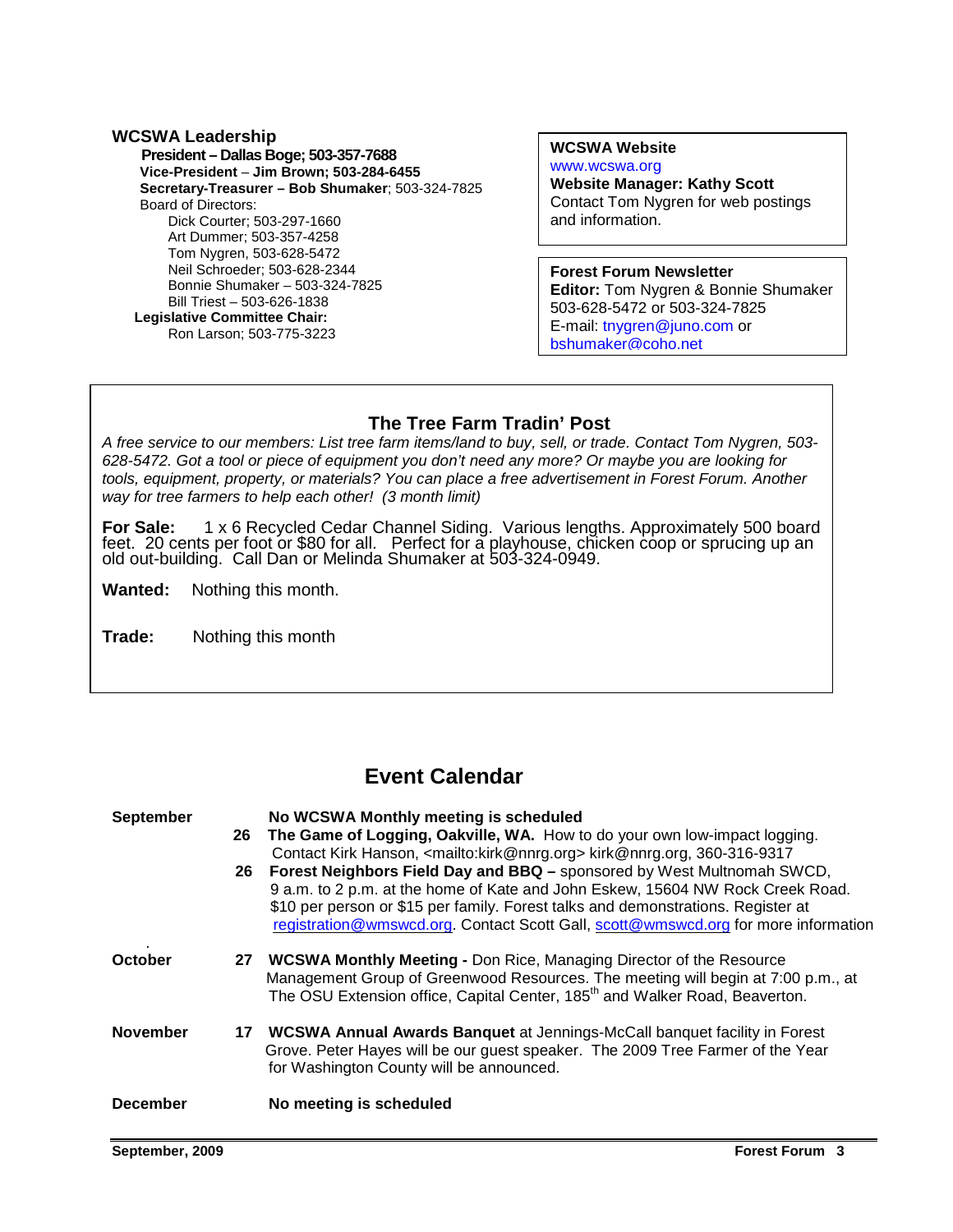# **STIMSON'S MANAGEI**

A landowner assistance program practicing sustainable forestry...

## **ASK US ABOUT...**

## **SERVICES**

- Tree Planting
- · The Oregon Forest<br>Practices Act
- · How to implement<br>sustainable forestry into your plan
- · Thinning Systems
- · The Coastal Salmon **Restoration Initiative**

The Stimson commitment to forest management<br>and the community is<br>a century-long tradition in<br>Northwest Oregon.

- Permitting, unit layout and<br>administration of logging activities
- Marketing of all log sorts
- · Selective harvesting and thinnings
- Cost-effective reforestation and<br>plantation maintenance



P.O. Box 68 · Forest Grove, OR 97116 (503) 357-2131

### **FOREST MANAGEMENT ASSISTANCE**

We offer management services to<br>private woodland owners. Our<br>recommendations are based upon your objectives, sound forest<br>management, and value optimization.

The Stimson advantage means that you earn the best possible dollar<br>for your logs and keep more where<br>it belongs - right in your own pocket.

A TRADITION OF QUALITY<br>We are always interested in<br>purchasing land, timber and delivered logs.

## **Advertising Opportunity:**

**The Forest Forum is a monthly newsletter sent out to over 250 members and friends of WCSWA. Advertisers receive free newsletters for the duration of their ads.** 

#### **ADVERTISING RATES (PRICE INCLUDES TYPESETTING & AD PREP)**

YES! I want to advertise in the WCSWA Forest Forum. Ad size:

| Enclosed is a check or money order for: 1 issue 4 issues 12 issues |  |
|--------------------------------------------------------------------|--|
|                                                                    |  |
|                                                                    |  |
|                                                                    |  |
|                                                                    |  |
|                                                                    |  |
| Fax ____________                                                   |  |

Please send this form, ad copy, logos, photos, etc. to:

**Dallas Boge, 10735 NW Thornburg Rd, Gales Creek, OR 97117** 

#### **Thank you for supporting Washington County Small Woodlands Association!**

|                      |       | 4      | 12     |
|----------------------|-------|--------|--------|
|                      | issue | issues | issues |
| 1/12                 | \$15  | \$30   | \$75   |
| page                 |       |        |        |
| 1/6 page             | 25    | 50     | 125    |
| 1⁄4 page             | 35    | 70     | 175    |
| $1/3$ page           | 45    | 90     | 225    |
| 1/ <sub>2</sub> page | 65    | 130    | 325    |
| $2/3$ page           | 86    | 170    | 425    |
| Full                 | 125   | 250    | 625    |
| page                 |       |        |        |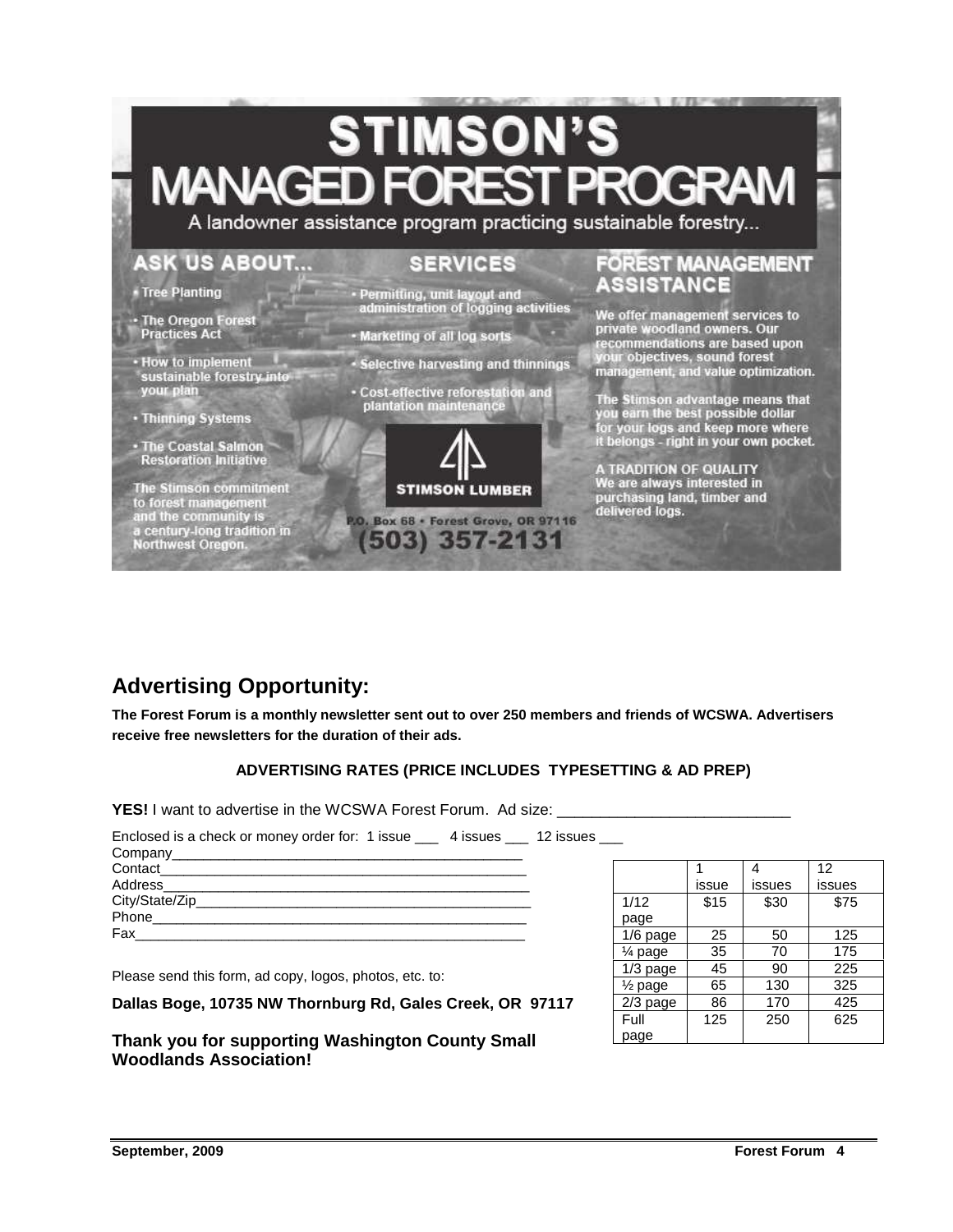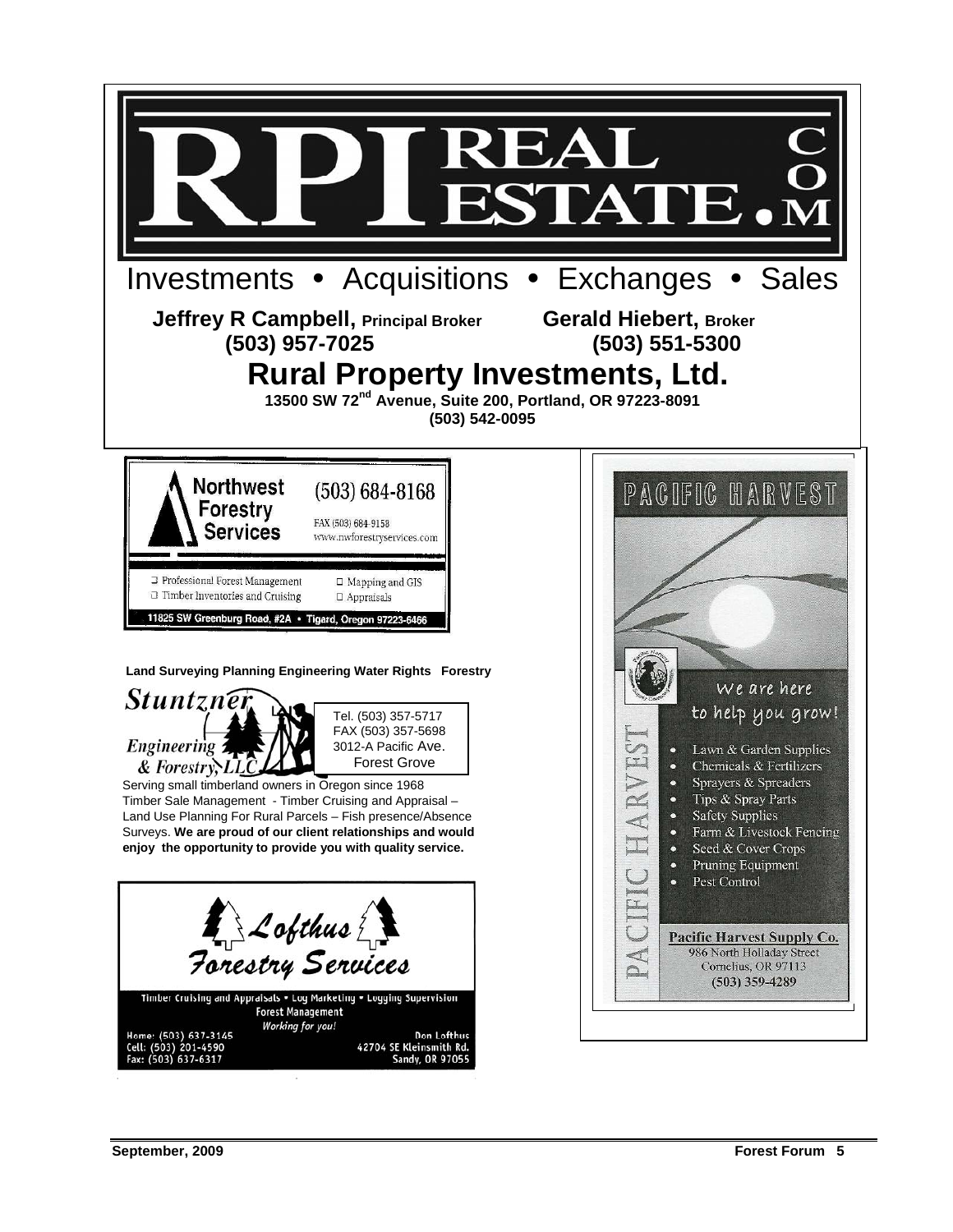## **Tree Talk by Bonnie Shumaker**

I asked WCSWA members why the organization is important to them. Here are their responses.

**Susan Vosburg and Paul Sansone -** We have a 32 acre property along Gales Creek. Thirty acres of former farm land has been replanted in woodlands and presents different problems and opportunities than replanting logged over timberland. The trees have been laid-out in a precise planting pattern to allow future cropping of floral crops or other specialty forest products. It has been managed without the use of herbicides or synthetic fertilizers, and is planted intensively to be thinned mechanically for early timber revenues. WCSWA has been invaluable in networking and negotiating the maze of government programs and regulations confronting small woodland owners. Membership is easily the best investment we have made in our woodlot.

**Eloise Binns -** I moved from Pennsylvania to about 8 acres of filberts in l988. A few years of dealing with eastern filbert blight was enough. I had the filberts taken out and "built me a woods." I got in touch with Chal soon after my wild idea hit. Along with much helpful information he directed me to WCSWA, the perfect group for a novice like me. There is always new information at meetings, friendships, seedling and wild flower sales and much more. Over the years I've planted (with help) mostly natives. My woods is now a joy to walk through. I'm considering putting a conservation easement on it.

**Scott and Marge Hayes** - When Scott and I purchased our 40 acres of mostly Doug Fir timber 13 years ago, we were elated that we finally had our dream tree farm. Now what? Scott's a forest manager by profession and I simply have a great love of the outdoors and nature, but we knew we could benefit by connecting with an organization of like-minded folks. We joined OSWA and WCSWA to share ideas with woodland owners, learn new management techniques, and better understand issues concerning harvesting, taxation, and wildlife preservation. The benefits include increased knowledge, responsible woodland practices, and friendship.

**Miles and Libby Merwin** - We are fortunate to be able to establish and manage our own small-scale tree farm after many years of work in forestry and agro-forestry research. WCSWA and OSWA are great information resources for new tree farmers like ourselves. Other members of WCSWA are the best resource and share their knowledge and experience. We have also learned a lot from the speakers, field trips and publications. The info and contacts we've received from WCSWA and OSWA more than outweigh the modest membership dues.

**Lyal and Sandy Purinton -** When my wife and I bought our first property in 1992 we were just looking to live in the country and needed a few acres for our horses. We wound up purchasing 40 acres of mostly logged over woodland. It had been replanted but we knew nothing about forestry. We found that the brush seemed to grow like wildfire and the seedlings hardly at all. As my interest in the forest grew, I invited a co-worker who owned woodland to our property. He confirmed that the brush was winning the battle and recommended a forester and joining OSWA. That's when our education and connection to the woodland community began.

#### **Bill Triest: The top 10 Reasons why I joined OSWA and WCSWA**

- 10. Cool clothes @ OSWA
- 9. Political power through the organization at state legislation
- 8. Interesting speakers or activities at monthly meetings
- 7. Information and exchange of ideas
- 6. Potlucks
- 5. Networking
- 4. Visits to members' tree farms
- 3. Field trips to sites beyond our membership area
- 2. New friends and allies

#### **And the #1 reason;**

#### **Sharing your love of the forest is even better with others around!**

*See "Tree Talk" page 7*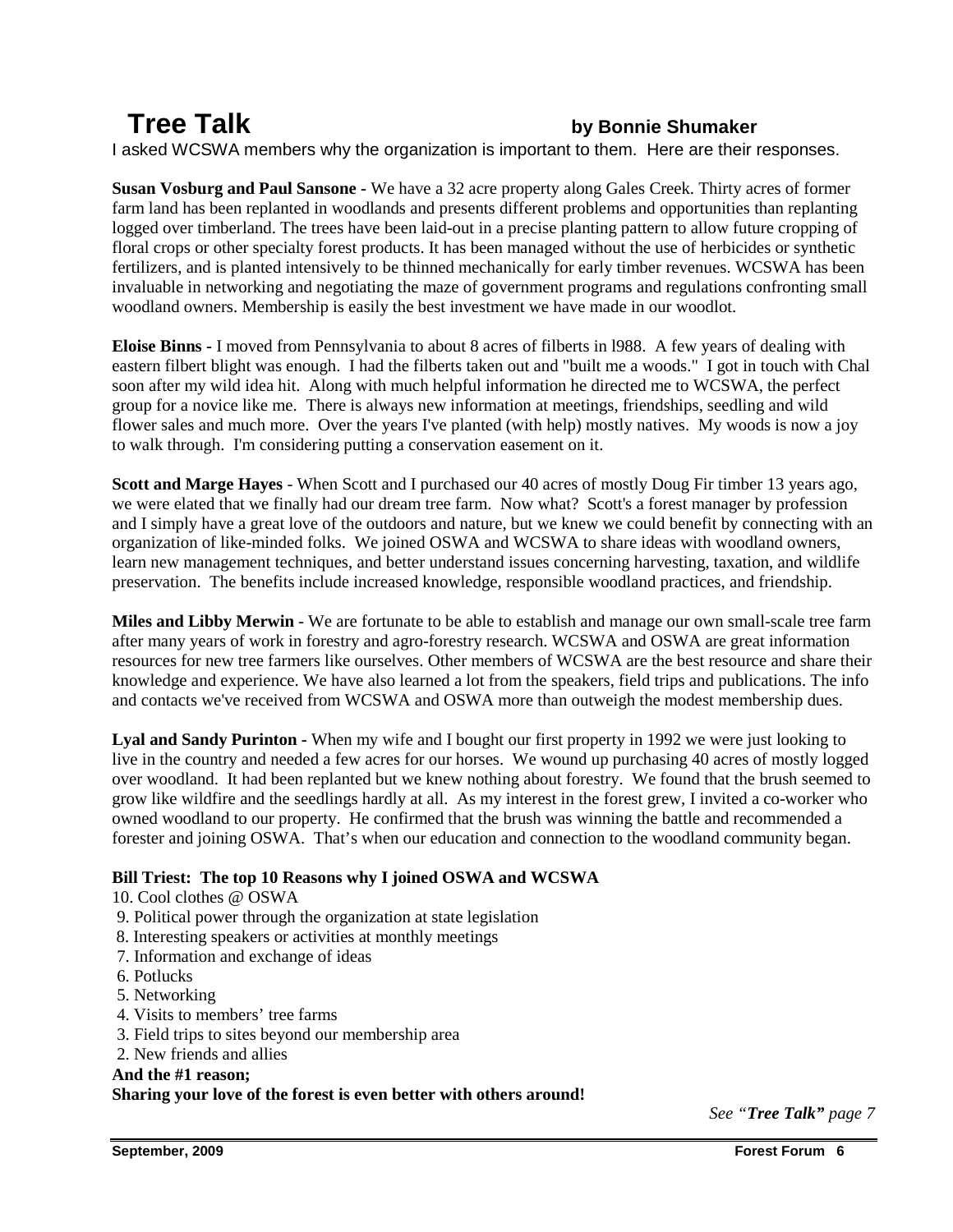#### **Tree Talk –** continued from page 6

**Vic Herinckx -**The Herinckx woodland is in the Cascade foothills outside of Silverton. The property was purchased last fall from California owners and was pretty much unmanaged for the last 15-20 years. Over the last year we've been planting, spraying, thinning, pruning, cleaning up blow down, trail blazing and even playing. It seems the more we do, the more we'd like to do. OSWA/WCSWA members, newsletters and conferences have all been great resources to educate and inspire. Active woodland management has been a learning journey with some successes and some failures (like planting cedar treats for the deer). It's nice to be able to share experiences with other members and to learn from each other.

By Rick Sohn, Umpqua Coquille LLC

Lumber prices have gone up 25% in July! Unsold home inventories and national homebuilding rates are moving in the right direction, albeit slowly. Logs have remained stable, moving up slightly. This is all good news, relatively speaking. See the 3-year price comparisons for lumber, logs, housing starts, permits, and unsold home inventories below.

Prices in Dollars per Thousand Board Feet

|                                          | July'09 | June '09 | May '09 | June '08                   | June '06 |
|------------------------------------------|---------|----------|---------|----------------------------|----------|
| Southern Oregon Studs <sup>1</sup>       | \$207   | \$165    | \$155   | \$215                      | \$275    |
| Southern Oregon Logs <sup>2</sup>        |         | \$353    | \$352   | \$518                      | \$696    |
|                                          |         |          |         | Thousands of Housing units |          |
|                                          |         | June '09 | May '09 | June '08                   | June '06 |
| US Private Housing Starts <sup>3</sup>   |         | 582      | 562     | 1078                       | 1802     |
| US Private Building Permits <sup>3</sup> |         | 563      | 518     | 1174                       | 1867     |

|                                                | <b>MONUS OF INVENIORY OF UNSOIG HOMES</b> |         |          |          |
|------------------------------------------------|-------------------------------------------|---------|----------|----------|
|                                                | June<br>09'                               | May '09 | June '08 | June '06 |
| Portland OR Unsold Home Inventory <sup>4</sup> |                                           |         |          |          |

Article taken from Oregon Natural Resources Report - http://naturalresourcereport.com URL to article: http://naturalresourcereport.com/2009/08/timber-report-lumber-prices-up-25/

## **Woodlands Carbon Helps Family Landowners Access Voluntary Carbon Markets.**

Family woodlands in Oregon provide many ecological benefits to society that do not result in an economic return for the landowner. The list includes clean water, clean air, aesthetic beauty, habitat for wildlife, and protection of threatened or endangered plants and animals.

Not included is removal of atmospheric carbon.

The Oregon Small Woodlands Association and the American Forest Foundation have partnered to form Woodlands Carbon, to aggregate and trade sequestered carbon credits from third party certified family forest lands.

Burning fossil fuel releases carbon dioxide (CO2) into the atmosphere, which is generally acknowledged as contributing to global warming. In theory we can neutralize CO2 emissions by techniques such as carbon sequestration. Carbon sequestration is the storage of carbon dioxide captured from the atmosphere in a solid material.

See "**Carbon Markets",** page 8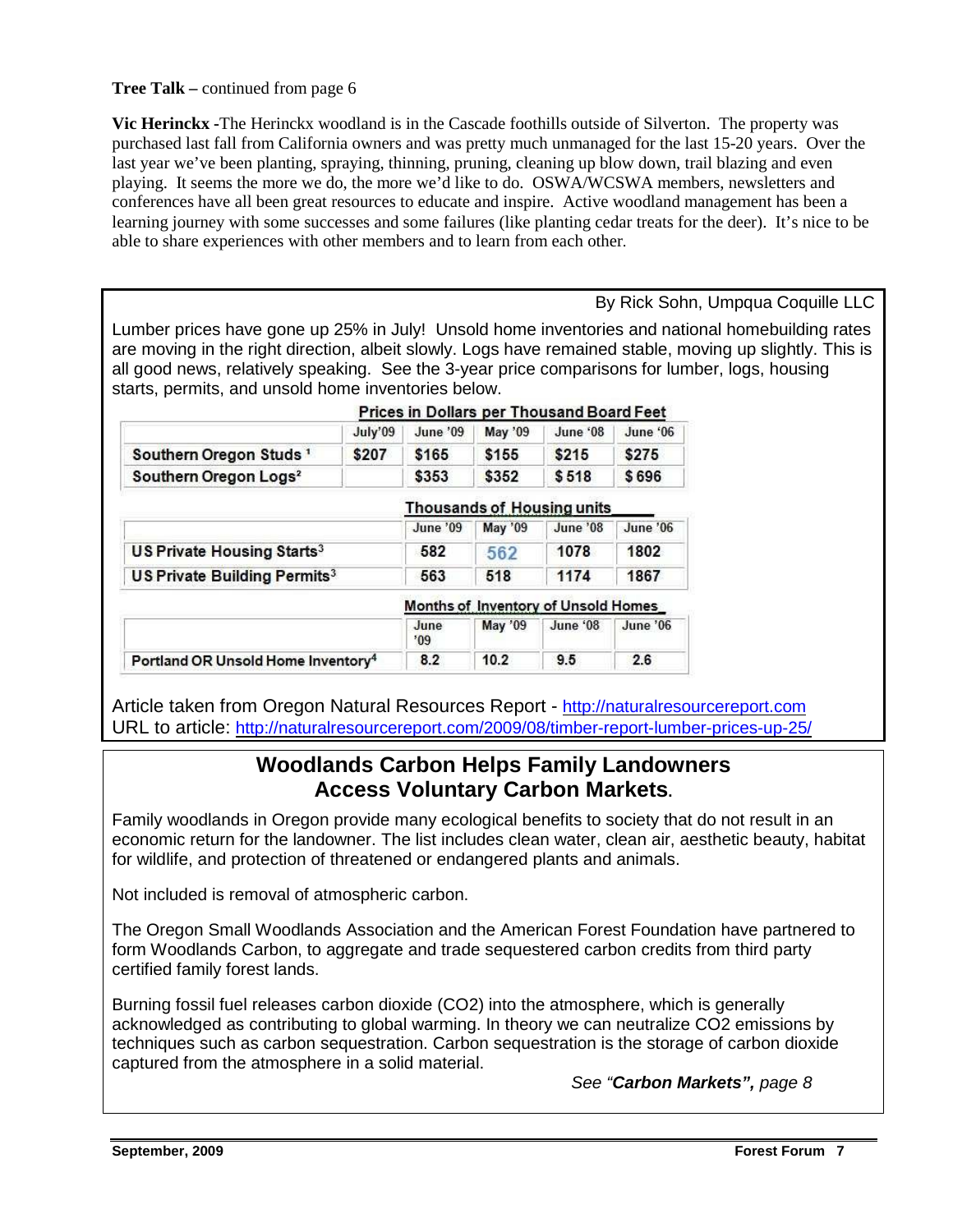#### **Carbon Markets**, continued from page 7

Family forests are carbon stores, and they are CO2 sinks when they are increasing in density or area. The Intergovernmental Panel on Climate Change (IPCC) concluded that "a sustainable forest management strategy aimed at maintaining or increasing forest carbon stocks, while producing an annual sustained yield of timber fibre or energy from the forest, will generate the largest sustained mitigation benefit." IPCC is a scientific intergovernmental body tasked to evaluate the risk of climate change caused by human activity.

In order to assure credibility and demonstrate carbon sequestration is taking place, participating landowners will be required to conduct an inventory of their carbon, based upon inventory guidelines and procedures. Over the next 18 months Woodlands Carbon is hosting a number of workshops for landowners and consultant foresters to introduce both the inventory guidelines and procedures and the landowner contract.



#### **Landowners visit a riparian area on C and M Tree farm near Hillsboro to familiarize themselves with the new carbon inventory guidelines.**

Mike Gaudern of Woodlands Carbon was delighted with the response to two initial workshops held in Benton and Washington Counties in July this year. "It appears that we have interest from landowners with woodlands of all sizes and types. We are looking forward to assembling our first pool for sale this fall.

"The price of carbon is very volatile at present so we are looking at pool assembly costs as we put pools together, setting a target price and searching for the right buyer. We still feel that a price between \$6-\$12 / ton is a realistic target to make this pencil out for most landowners."

"Younger stands of less complexity and fast growing species seem to be the most cost effective to inventory. But with the stratification and ability to pool landowners together we think that all stands have a chance if we see prices rise to where economists have suggested once a national cap and trade system is implemented."

For more information, to register for a workshop or to arrange a field visit to see if your property is a good candidate for Woodlands Carbon please contact:

#### Michael Gaudern

Woodlands Carbon, 1775 32nd Place, Ste. C, Salem, Oregon, 97301 Tel - 503 588 8356 Email - woodlandscarbonco@gmail.com; web www.woodlandscarbon.com

## **What's this?**

(Photo at right is from August Forest Forum)

 Dick Beers got this one right.. It is a spring board stuck in an old stump. See this month's puzzler on page 10

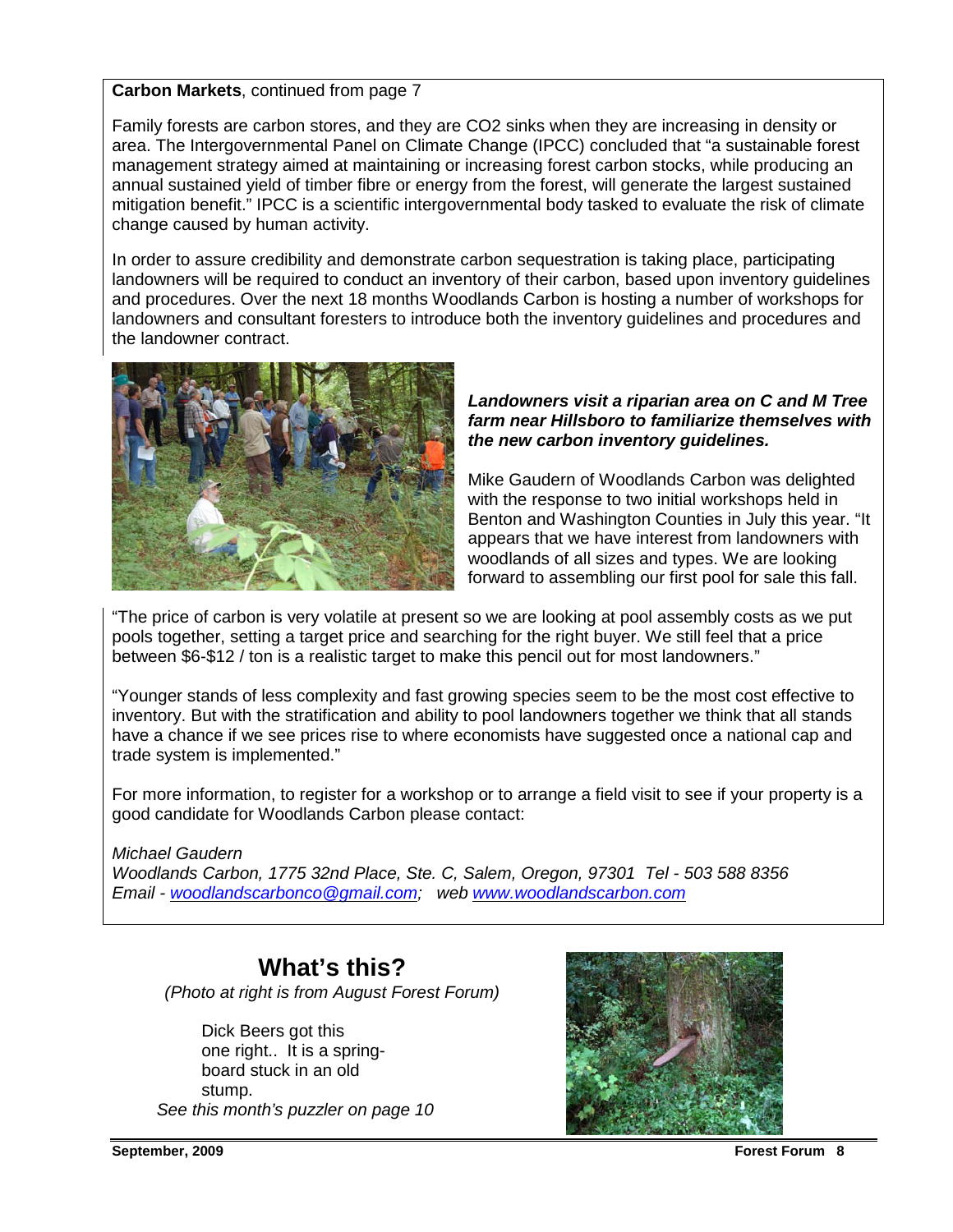## **Family Forestland Owners Benefit through OSWA Membership**

By David Ford, OSWA Executive Director

Joining OSWA as a member in 2004 has provided me with many years of quality benefits. I originally joined because I believed in the organization's mission and I wanted to support an organization that looked out for my interests, especially with the politicians in Salem. However, I soon learned that participating in organization events and volunteering my time provided the greatest benefit to me.

I often get asked by my friends and neighbors about OSWA and I love to share with them information about our organization. I tell them that OSWA is a 3000 strong member-driven organization that is dedicated to assisting owners in achieving their own goals and objectives for their family woodlands. I also tell them that our members have a shared focus that allows a diverse group of individuals and families to unite for a greater good.

Since becoming your executive director late last year, I have gained an even greater appreciation for all the benefits available to OSWA members. I want to share with you a brief summary of the benefits of being an OSWA member.

OSWA is a Chapter-driven organization. There are 18 chapters state-wide representing members in 26 counties. Chapters provide value to their members locally through their programs and activities; including regular meetings and field tours, newsletters, tree seedling and native plant sales and access to knowledgeable members who love to share information and help others be successful at owning and managing their family forests.

OSWA's state office provides an array of services and benefits to members, such as:

- Access to award-winning educational publications;
	- $\circ$  Northwest Woodlands magazine, sent to members quarterly this is the premier publication dedicated to family woodland owners in the northwest.
	- o The Woodlander Update, OSWA's statewide newsletter sent to members 8X/yr.
	- o The Legislative Update, OSWA's statewide electronic newsletter sent to members each week that the State Legislature is in session. It tracks legislative bills of interest.
- Effective representation by professional staff before the Governor's office, state agencies (Oregon Department of Forestry, Fish & Wildlife, Revenue, DEQ), the State Legislature, allied organizations on issues of common concern to family forestland owners.
- Access to OSWA's website that offers a wealth of information for family forestland owners.
- Opportunity to attend the state-wide annual meeting that offers educational workshops and excellent networking opportunities for members.
- Access to special discounted fire liability insurance.

To learn about our full array of membership benefits and services, visit our website at www.oswa.org or call the state office at 503-588-1813.

For those of you who are members, I thank you for your support and participation in our organization. And I hope you talk to your friends and neighbors about the value of OSWA membership.

Those of you who are not yet members, I invite you join OSWA today. I am confident that you will find value in belonging to an organization that, since 1960, has been working to promote and advocate for family forestland ownership across Oregon and in the Nation's Capital.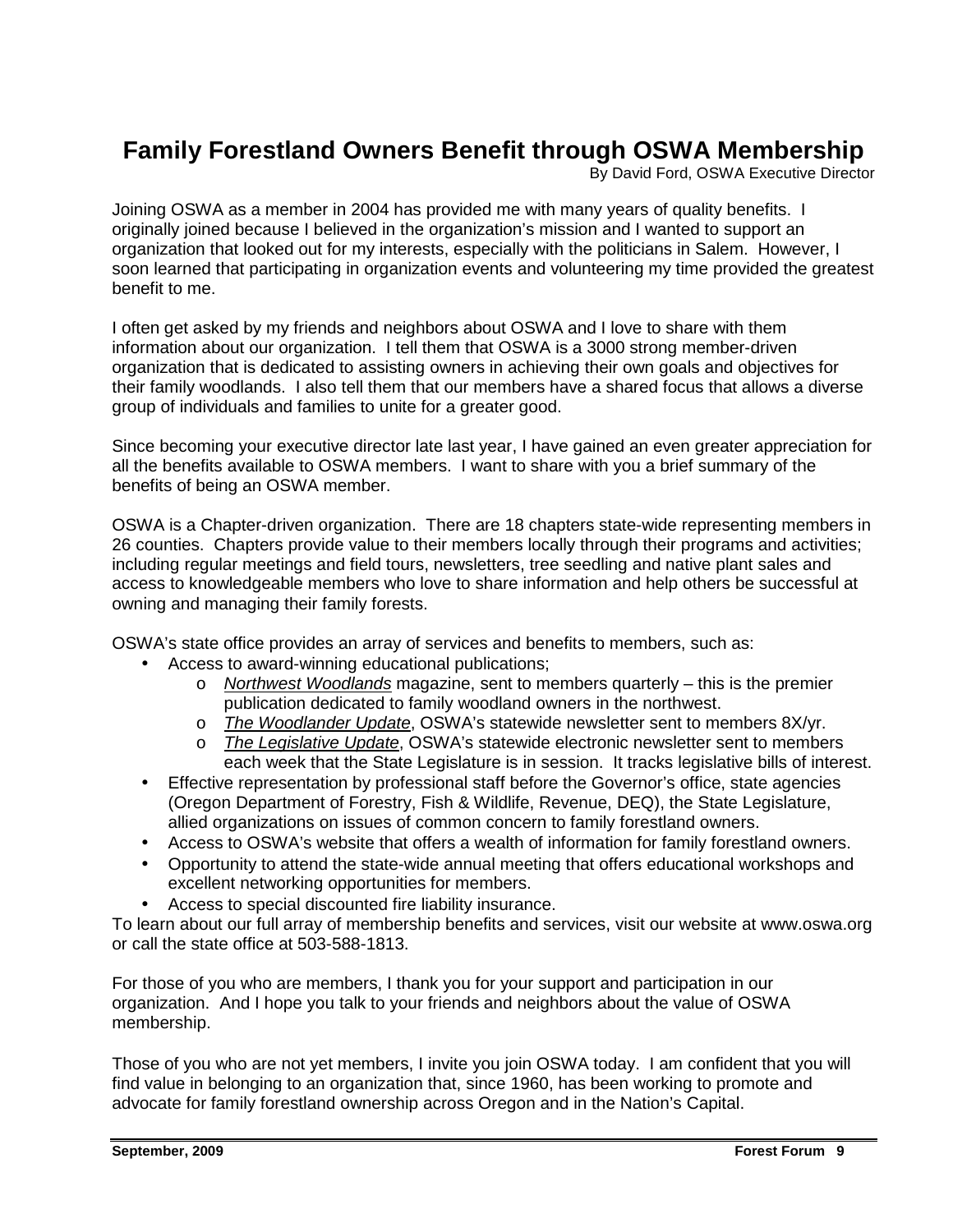## **Flowers for Clean Energy**

Paul Sansone and Susan Vosburg are offering the sale of Crocosmia "Lucifer" corms to help raise money to oppose LNG terminals and pipelines proposed for Oregon. These speculative energy projects are not needed extensions of Oregon's fossil fuel infrastructure and will damage hundreds of farms and small woodlands in their path. If the projects are built, West Coast energy markets could be flooded with LNG from Russia, Qatar, or Iran, increasing our energy dependence upon foreign suppliers who are not our friends. In addition, these same terminals could be used to export the large reserves of North American natural gas. Under either development scenario LNG import/export terminals will subject all Americans to energy speculation that will cause natural gas pricing to become more volatile and rise to the world price which has historically been higher. Biomass energy can not be financed or developed in such a market.

> Crocosmia 'Lucifer' Corms 25 corms for \$50.00 donation, shipped to you first week in October

Crocosmia 'Lucifer' is a hardy perennial flower that grows to 3-4' tall with long strappy foliage. Plant the corms 2'' deep, 6" – 12" apart, in the fall for flowers next year. Plants like full sun to part-shade, and are tolerant of most soils. Top dress with compost and plant food for faster growth. Fill out the shipping label below with a mailing address, and your plants will arrive the first week of October for optimum fall planting.



Order plants by sending the shipping label below and a check for \$50 payable to Columbia Riverkeeper to Sansone & Associates, 9922 NW Gales Creek Rd., Gales Creek, OR 97117. Questions? Ask for Paul, 503 359-3491 or **psansone@hughes.net**

|                                                                                                                                                                                                                                | 25 CROCOSMIA CORMS TO BE SHIPPED IN OCTOBER |  |
|--------------------------------------------------------------------------------------------------------------------------------------------------------------------------------------------------------------------------------|---------------------------------------------|--|
| Ship To Address:                                                                                                                                                                                                               |                                             |  |
| Name: __________________                                                                                                                                                                                                       |                                             |  |
| Street address: The control of the state of the state of the state of the state of the state of the state of the state of the state of the state of the state of the state of the state of the state of the state of the state |                                             |  |
|                                                                                                                                                                                                                                |                                             |  |
|                                                                                                                                                                                                                                |                                             |  |
|                                                                                                                                                                                                                                |                                             |  |

## **Why is This?**

This picture shows a Madrone tree next to a Douglas fir. The Madrone's bark is smooth and peeling which is its nature.

The Douglas fir's bark is craggy, but solid.

What causes the difference between the two trees' bark?

Send responses to tnygren@juno.com

(Answer will be published in next month's newsletter)

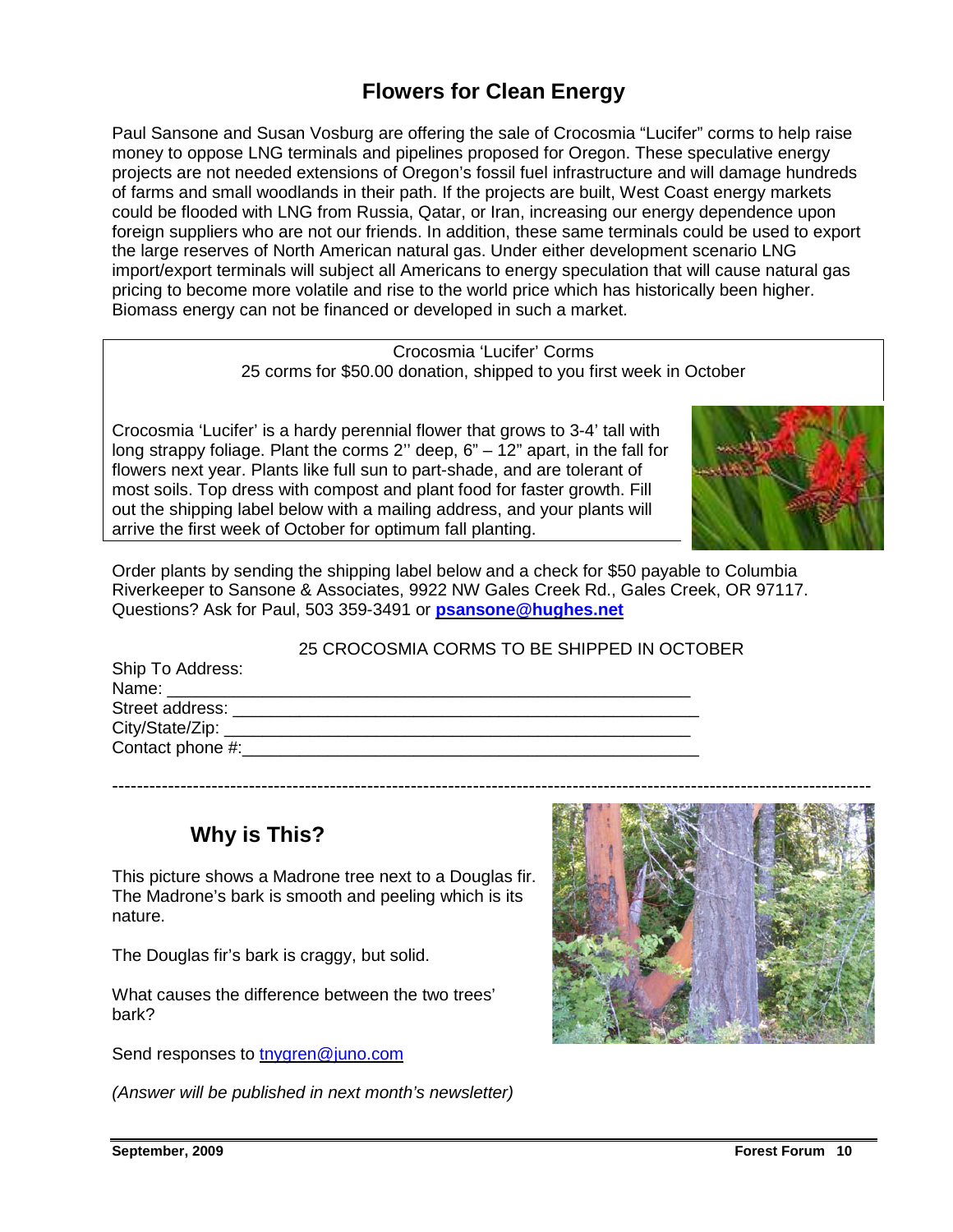

Approximately 10 million seedlings in annual production

1 container site (plugs), 2 bareroot/transplant sites (p+1,  $1+1$ ) Contract growing and spec seedlings for forestry and Christmas tree production

## LET US GROW YOUR SEEDLINGS

David Gerdes **Mike Gerdes** inquiries@silvaseed.com

FORESTERS • NURSERYMAN • SEEDSMAN



"Serving Many of the Reforestation Needs of the World From This Location Since 1889"

## **Oregon Watersheds Research Cooperative**

The Oregon Watersheds Research Cooperative designs and conducts fieldbased research to study the effects of modern forest practices on fish and other aquatic organisms, along with water quality and quantity. The OSU Forest Engineering Department is providing primary leadership at this time with the help of many other cooperating members.

Three modern paired watershed studies of unprecedented scope – on Hinkle Creek and the Trask and Alsea Rivers – have been designed to help guide future stream protection practices in the Pacific Northwest. Each study is a ten-year study.

Paired watershed studies monitor two similar streams to evaluate the effects of forest harvests on those streams. One area (the control basin) is left unharvested. Another area (the treatment basin) is logged using current harvest practices. Effects are measured on water, soils, habitat and wildlife.

Each of the three studies are large enough – 5,000 acres or more to look at fish and wildlife behavior in a whole system.

For more information request "Watershed Science at Work in Oregon's Forests" at oregonforests.org or www.watershedsresearch.org.